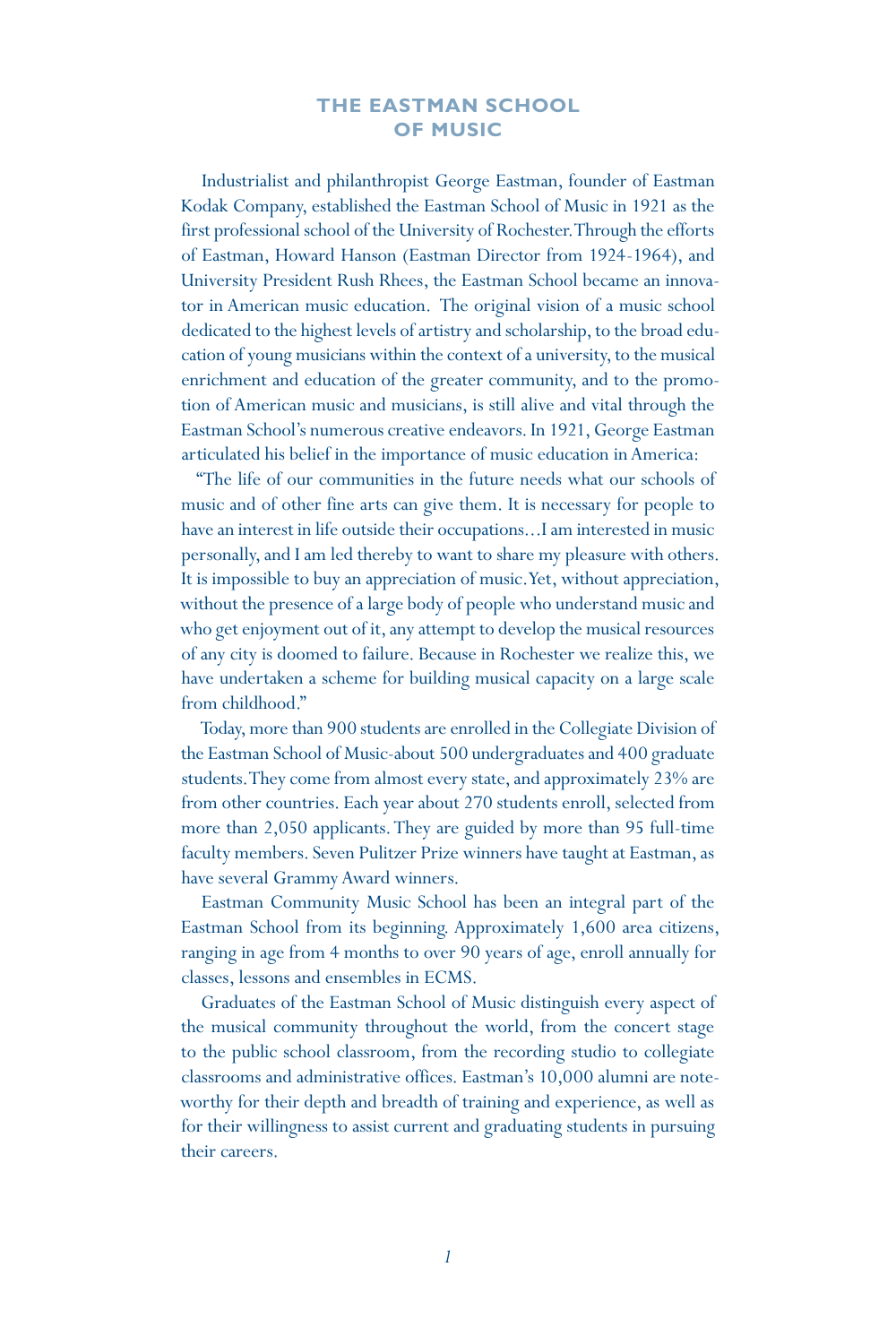#### **EDWARD PECK CURTIS AWARD FOR u EXCELLENCE IN UNDERGRADUATE TEACHING n a Jonathan Bal d o**

Associ ate Professor, Eastm an School of Music, University of Rochester

J onathan Baldo has taught at Eastman since 1983. In 2000, Baldo was awarded one of 65 fellowships from the American Council of Learned Societies, which enabled him to take a year's leave of absence to write a book on the subject of the rising national con sciousness in Elizabethan England as reflected in Shakespeare's plays. Baldo's first book on Shakespeare, *The Unmasking of Drama: Contested Representation in Shakespearean Tragedy* (Wayne State University Press), was published in 1996. He has also published numerous articles and



reviews in *English Literary Renaissance, Shakespeare Quarterly, Renaissance Drama, Medieval and Renaissance Dramain England, Modern Language Quarterly, Criticism, Theatre Journal, Shakespeare Studies, Semiotica,* and *Journal of the Kafka Society of America*. An essay, "The Reader on Trial: Or, Is Reading Necessarily an Injudicious Act?" was published in *Critical Essays on Franz Kafka,* ed. Ruth V. Gross (Boston: G.K. Hall, 1990). His essay "Solitude as an Effect of Language in Gabriel García Márquez's *Cien años de soledad,*" was recently reprinted in Harold Bloom, ed., Gabriel García Márquez's *One Hundred Years of Solitude*, a volume in Bloom's Modern Critical Interpretations Series. "Scotland's Unusable Past" was published in *Macbeth*: *New Critical Essays*, ed. Nick Moschovakis (Routledge, 2007); and "Forgetting Elizabeth in *Henry VIII*" in *Resurrecting Elizabeth I in Seventeenth-Century Texts,* edited by Elizabeth H. Hageman and Katherine Conway (Fairleigh Dickinson University Press, 2007).

He has presented papers throughout the United States, Canada, and the United Kingdom, including "(Nec)romancing the Past in *Henry VIII,*" at the Shakespeare Association of America in 1997, "'The music of forgetting': Mozart, Nietzsche, and the SATs," at the Northeast Modern Language Association conference in Montreal in 1996, and "Stages of Forgetfulness in Shakespeare's Histories," for the World Shakespeare Congress in Los Angeles in 1996. That paper was winner of an open submissions com petition (one of two to four papers selected by blind review), an honor he has won on four occasions from both the International Shakespeare Association and the Shakespeare Association of America.

Other awards and honors include a Bridging Fellowship from the University of Rochester in 1990, the University Junior Faculty Award in 1989, and a Tuition Fellowship from The School of Criticism and Theory, Northwestern University, 1983.

Baldo received his BA in English from Yale University, and a Ph.D. in English from the State University of New York at Buffalo. Prior to joining the Eastman faculty, he was a lecturer in the English department of the University of Florida, Gainesville.

# **COMMENCEMENT SPEAKER Jeff Beal BM '85** FILM COMPOSER

E MMY AWARD-WINNING COMPOSER EFF Beal is a member of a new generation of eclectic composers. He is fluent in the diverse languages of jazz, classical, con temporary, electronic and world music. Beal's compositions can be heard in movie theaters, concert halls, CD recordings, and on televi sion. Steven Schneider (regular contributor to the *New York Times*) wrote "...the richness of Beal's musical thinking - the ways in which he conceives of his solos as fully-developed mini compositions, while his compositions



often capture the liveliness and unpredictability of the best improvisation."

As a film composer, Beal scored Ed Harris' critically acclaimed direc torial debut, *Pollock*. Other scores include director Bob Rafelson's latest feature *No Good Deed*; William H. Macy's acclaimed *Door to Door; The Passion of Ayn Rand; From the Earth to the Moon* (episode 9); and the theme and underscore for USA's hit series, *Monk*, starring Tony Shalhoub. Beal recently completed the score for *Tibet: Cry Of The Snow Lion*, a documentary initiated by the Dalai Lama, which chronicles the history and religious life of Tibet. He is currently collaborating with director Jessica Yu on her fea ture length documentary, *In the Realms of the Unreal*. Beal recently received an Emmy award for his score to the NBC Sports division's documentary, *Peggy and Dorothy.*

Beal's concert music has been performed by many leading orchestras and conductors, including the St. Louis, Rochester, Pacific, Frankfurt, Munich, and Detroit Symphonies. American conductor Kent Nagano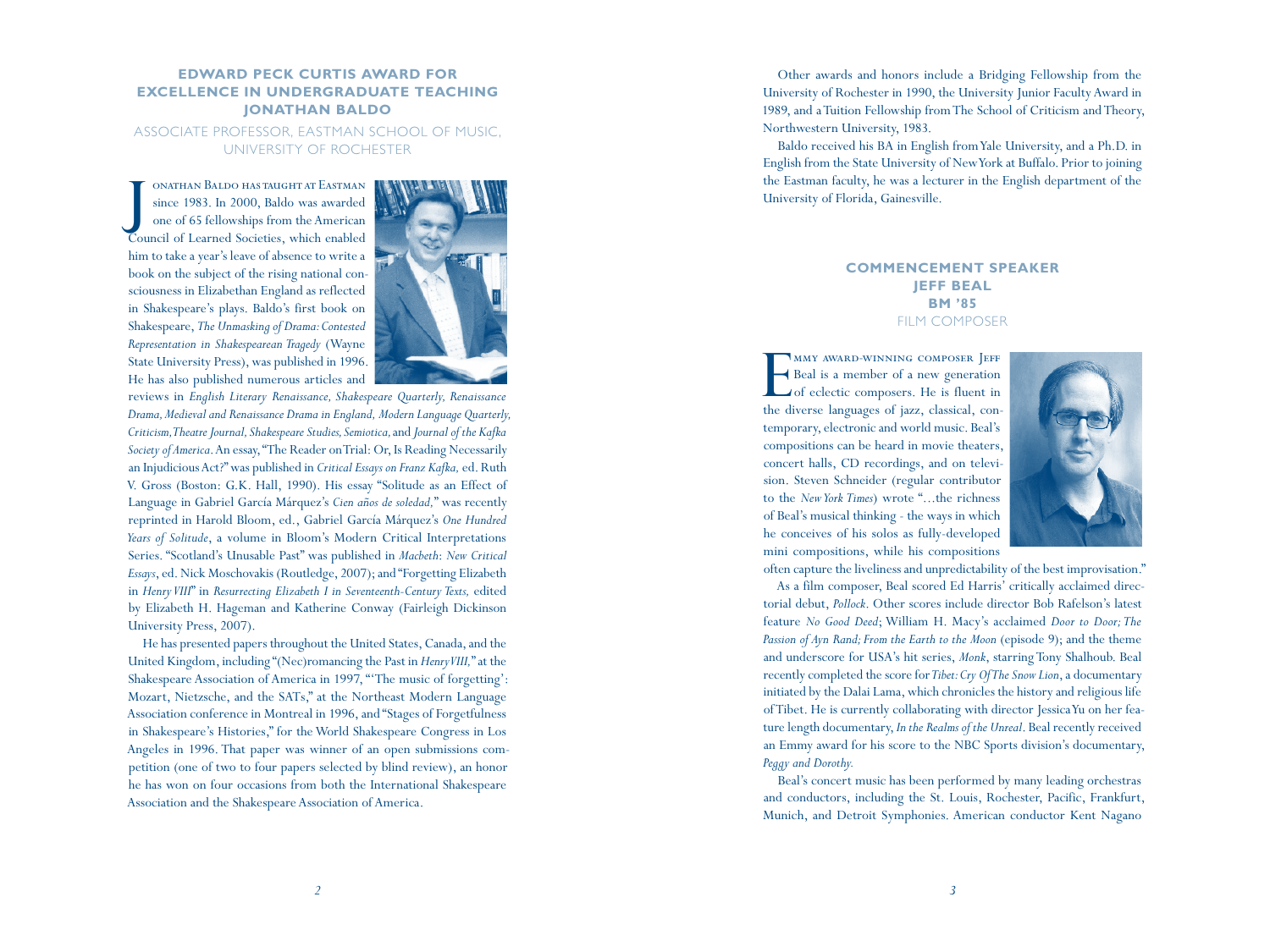commissioned and premiered two new works, *Alternate Route* for trumpet and orchestra (with Beal as soloist) and *Interchange* for string quartet and orchestra (with the Turtle Island String Quartet). Turtle Island subsequently performed and recorded *Interchange* with conductor Neeme Jarvi and the Detroit Symphony for the Chandos label.

Other commissioned works include *RedShift-Concerto For Orchestra*  for the Metropole Orchestra, *Wright Suite* for clarinetist Eddie Daniels, *Clarinet Concer*to for Chicago Symphony principal Larry Combs, *Three Legged Race* for the American Jazz Philharmonic, and *Things Unseen* for the Ying Quartet. In 2001 Beal was commissioned by the Corning Corporation to honor their 150th anniversary with a new work for the Prism Brass Quintet. For a recent premiere, Beal composed a full orchestral score to Buster Keaton's silent masterpiece *The General*. Future performances are currently being scheduled.

Beal's seventh solo CD release, *Alternate Route* (Unitone Recordings), features his trumpet concerto, as well as original works for trumpet and the Metropole Orchestra of the Netherlands, a group with which Beal frequently writes and performs. His other jazz CDs, including *Three Graces, Contemplations* (Triloka), and *Red Shift* (Koch Jazz), have received critical notice, and established Beal as a respected recording artist. "He (Beal) may even develop into the kind of iconoclast who can blast the trumpet into the 21st century with some futuristic new style..." (*DownBeat Magazine*)

A graduate of the Eastman School of Music, Beal received his first national attention while in college as the recipient of an unprecedented 11 "db" awards from *DownBeat Magazine* for his recordings as a jazz trumpeter, composer, and arranger. Beal resides in southern California with his wife, soprano Joan Beal, and their son, Henry.

# **COMMENCEMENT CEREMONY SUNDAY, MAY 15, 2011**

### *Joel Seligman, University President, Presiding*

### **Prelude**

"Concerto for Eight Trombones"—*Antonio Vivaldi, arranged by John Marcellus* Allegro-Andante-Allegro "What the Morning Bells Tells Me" (from Symphony No. 3)— *Gustav Mahler, arranged by Ohad Wand, ESM-BM 1992* "Adagio" (from Symphony No. 3)—*Camille Saint-Saëns, arranged by Ken Murley, ESM-BM 1959, MM 1961 Eastman Trombone Choir – John Marcellus, Director*

### **Academic Processional**

"Elsa's Procession to the Cathedral" (from *Lohengrin*) *Richard Wagner, arranged by Wesley Hanson Eastman Trombone Choir – John Marcellus, Director*

### **Invocation**

*Rev. Brian C. Cool, the J. Nelson Hoffman '55 and Joan Dutcher Hoffman '55 Director of Catholic Newman Community Pastoral Care*

> **Welcome from the Board of Trustees** *Edmund Hajim Chairman, Board of Trustees*

**Welcome from the University President** *President Joel Seligman*

> **Remarks from the Dean** *Dean Douglas Lowry*

# **Recognition of Student Prizes and Awards**

*Executive Associate Dean Jamal Rossi (See insert in Commencement Program)*

**Address by Senior Class President** *Emily Katherine Schroeder*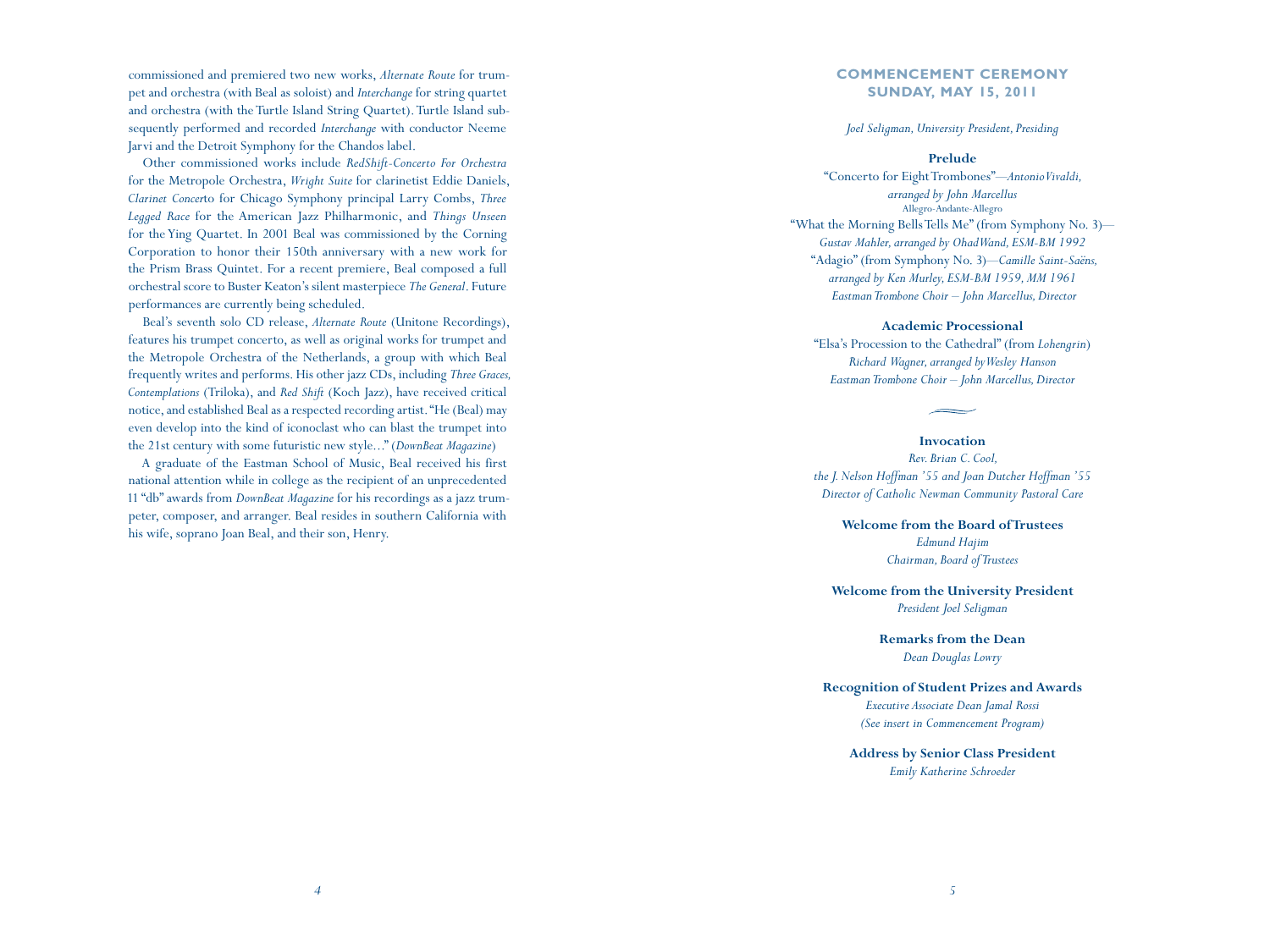# **COMMENCEMENT CEREMONY (CONTINUED)**

**Presentation of Eisenhart Award for Excellence in Teaching** *Dean Douglas Lowry*

> **Presentation of the Edward Peck Curtis Award for Excellence in Undergraduate Teaching** *President Joel Seligman Presented by: Executive Associate Dean Jamal Rossi*

### **Presentation of the Eastman Distinguished Alumnus Award**

*Dean Douglas Lowry*

# **Address to Graduates** *Jeff Beal, ESM-BM 1985 Film Composer*

**Interlude** "Dance of the Spirits of the Earth" (from *The Perfect Fool*)*— Gustav Holst, arranged by Jay Friedman Eastman Trombone Choir—John Marcellus, Director*

> **Recognition of Doctoral Students** *Associate Dean of Graduate Studies Marie Rolf*

**Conferring of Master's & Bachelor's Degrees** *President Joel Seligman Presented by: Dean Douglas Lowry and Associate Dean of Academic & Student Affairs Donna Brink Fox*

# **Closing Remarks** *Dean Douglas Lowry*

**Recessional** "Geological Survey"—*Manny Albam Eastman Trombone Choir—John Marcellus, Director*

## **COMMENCEMENT CEREMONY (CONTINUED)**

### **Academic Department Representatives**

Chamber Music—*Phillip Ying* Composition—*Robert Morris* Conducting & Ensembles—*Mark Davis Scatterday* Humanities—*Timothy Scheie* Jazz Studies and Contemporary Media—*Harold Danko* Music Education—*Christopher Azzara* Musicology—*Patrick Macey* Organ and Historical Keyboards—*Jean Barr* Piano—*Jean Barr* Strings, Harp and Guitar—*Alan Harris, James VanDemark* Theory—*Robert Wason* Voice and Opera—*Robert McIver* Woodwinds, Brass, Percussion—*John Hunt*

**Marshals**

University Grand Marshal—*Jesse T. Moore* Associate Marshal—*Ramon Ricker* Doctoral Marshals—*Michael Richard Callahan, Gregory Carylton Ristow* Masters Marshal—*C. Aaron James* Undergraduate Marshal—*Anna Christine Lenti*

### **Eastman Trombone Choir**

*Ben David Aronson, Robert Thomas Bennett, Megan J. Boutin, Samuel Aden Brooks, Peter Daniel Cantone, Matthew Joseph Carlin, Eric Joseph Dluzniewski, Kevin Raymond Dombrowski, Jacqueline Dynae Dreher, Leland Orme Evans, Andrew Michael Friedrichs, Matthew David Halbert, Greg Hammond, Jessica Ann Hawthorne, Stephen James Houck, Matthew Thomas Kowalski, Alexa Marie Kuberra, Brandon Lawrence Martell, Justin McClean Mason, Matthew Joseph Norman, Casey Edward O'Neil,William Bradford Paceley, Grant Thomas Reed, James Frederick Robbins, Corey Robert Sansolo, Malcolm Williamson*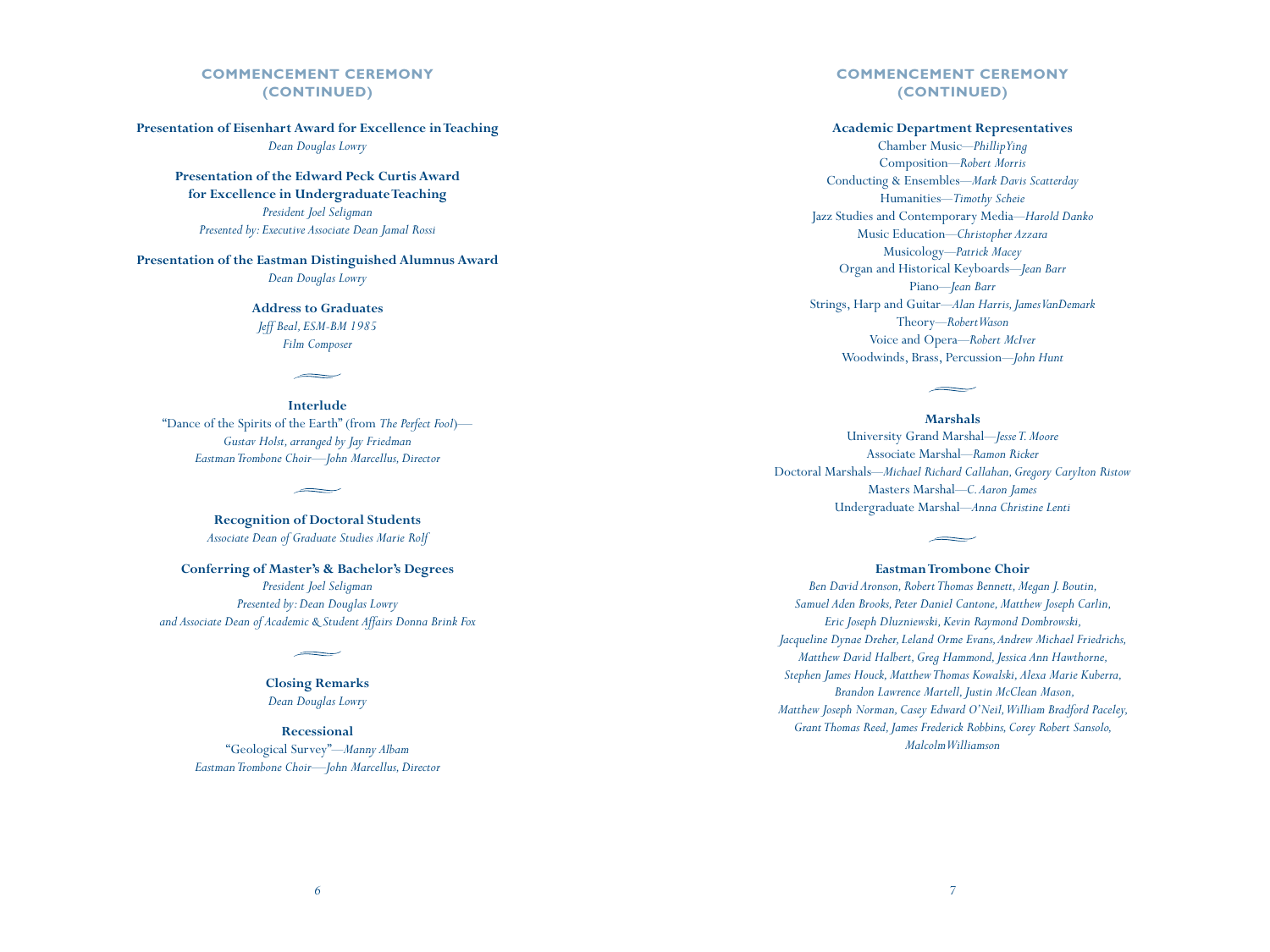#### **ARTIST'S CER e**

The Artist's Certificate is reserved for graduate degree students who already hold the Performer's Certificate and who demonstrate the highest level of performing ability. Candidates for the Artist's Certificate are recommended unanimously by their home departments. In addition, these young artists perform two public recitals and a concerto with orchestra; all three events are adjudicated by a special interdepartmental com mittee appointed by the Dean and the Associate Dean of Graduate Studies.

Hye Sung Choe

### **ARTS LEADERSHIP PROGRAM CER e e**

THE ARTS LEADERSHIP PROGRAM (ALP), LAUNCHED BY THE EASTMAN School in Fall 1996 and being widely studied and modeled by arts schools around the country, recognizes that success as a profes-School in Fall 1996 and being widely studied and modeled by arts schools around the country, recognizes that success as a professional musician requires more than superb technical skills and artistry: Success also requires entrepreneurial savvy, strong communication skills, fluency with emerging technologies, commitment to audience education, and public advocacy for music and the arts. Through a special curricu lum, internship program, guest speaker series, and an undergraduate and graduate Certificate Program, the ALP prepares Eastman students to take charge of their career prospects, and encourages them to provide leader ship in the musical culture and marketplace. Certificate program students also have the option of specializing in one of three areas of concentration known as clusters, which are Entrepreneurship and Careers, Leadership **EXECUTE SHOUSE<br>ARTS LEADERSHIP PROGRAM CERTIF**<br>HEARTS LEADERSHIP PROGRAM CERTIF<br>School in Fall 1996 and being widely studied and m<br>schools around the country, recognizes that succe<br>sional musician requires more than super

Nicole Elizabeth Leilani Cragin, Entrepreneurship and Careers Kathryn Anne Ernst, Entrepreneurship and Careers Amy Ruth Garapic Kirsten Liv Jermé Lacey Lee Jones, *Entrepreneurship and Careers* Kara Anne LaMoure Michael Lariccio Jr. Doris Sze Chit Lee, *Entrepreneurship and Careers* Liu Liu Scott Roger Lykins Asako Matsumoto, *Entrepreneurship and Careers* Alexandra Shatalov

### **CERTIFICATE IN WORLD MUSIC/ e ETHNOMUSICOLOGY D**

A growing awareness of the richness and beauty of non-led the Eastman School to develop a Certificate Program in World western musics and the interrelatedness of all musical cultures Music and a Diploma Program in Ethnomusicology. These programs are open to both undergraduate and graduate students interested in learn ing more about the world's musical traditions and the people who create and perform them. In addition to enhancing the students' philosophical, political, and musical understandings of today's world cultures, the Certificate in World Music and Ethnomusiciology Diploma also develop practical, hands-on skills needed for today's job market, through course work in music and anthropology, and through performance in Eastman's world music performing ensembles, the Balinese gamelan, South Indian Drumming and the Zimbabwean mbira ensemble.

### **Certificate In World Music**

Malisa Gui Fang Bay Abby Riley Swidler

Molly Campbell Werts

#### **ORCHESTRAL STUDIES D** IN STRING **t s**

I Orchestral Studies Diploma in Strings prepares advanced students nstituted by the Eastman School in 1999, and offered in part nership with the Rochester Philharmonic Orchestra (RPO), the for careers in today's competitive orchestral marketplace. At the heart of the program is the Orchestral Studies String Fellowship, which gives stu dents performing experience with the RPO on ten classical subscription concerts each year. Students also learn the non-performing, "behindthe-scenes" side of professional orchestras through internships in the orchestra's administrative offices and Arts Leadership courses taught by Eastman faculty and RPO musicians and staff.

Through this special curriculum that combines high artistic standards and practical experience, the program strives to prepare students for the professional worlds that they will be entering. It encourages them to become skilled and artistic instrumentalists, as well as creative, freethinking, and forward-looking leaders not only in orchestra-related issues, but also in music and music education in general.

Lindsey Elizabeth Crabb Hilary Elizabeth Glen

Hee Sagong Amy Soyoon Yi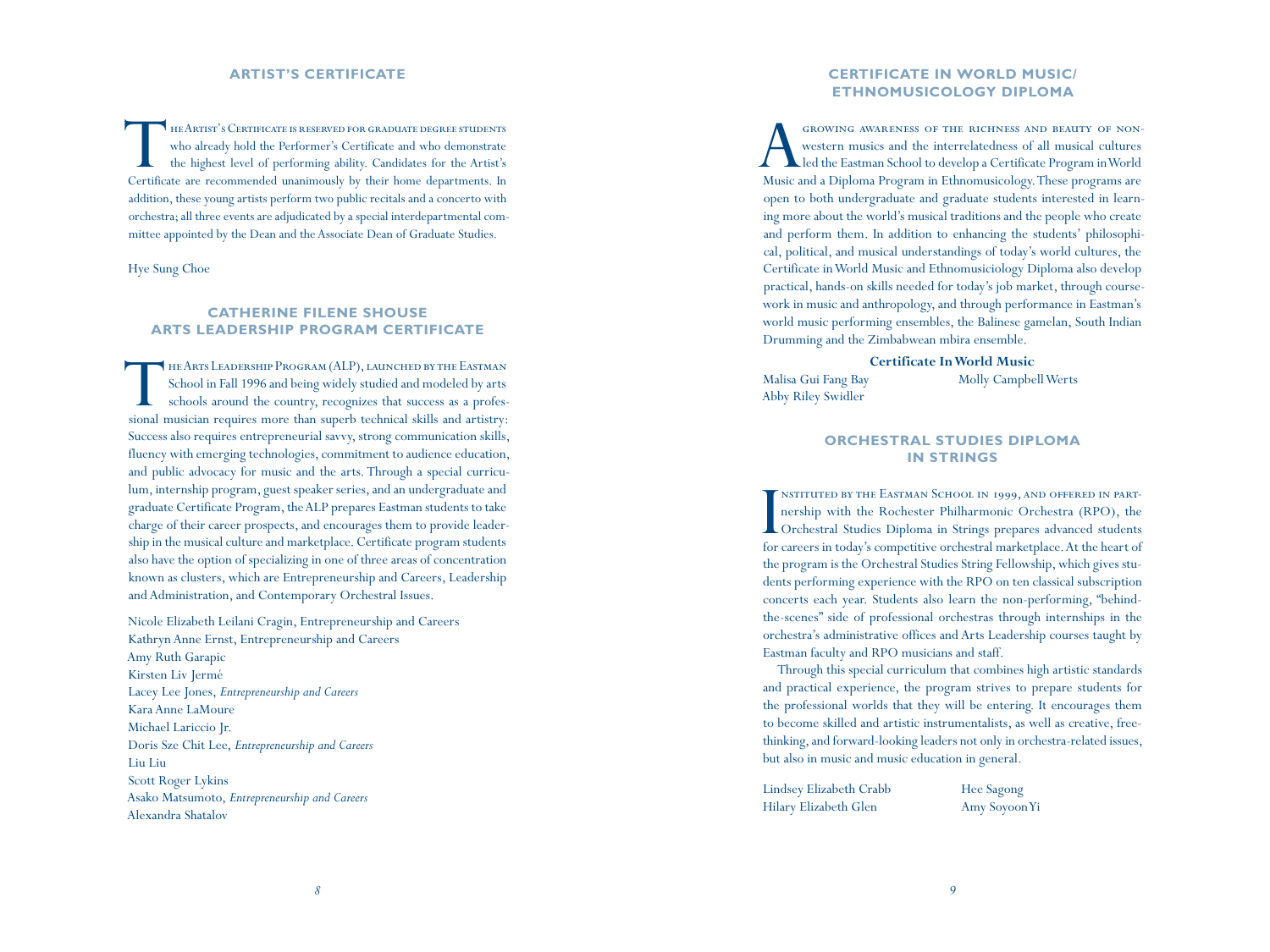### **SACRED MUSIC D**

THIS PROGRAM, OPEN TO STUDENTS OF ALL MAJORS, ADDRESSES THE diverse settings and rapidly changing conditions in which sacred music is practiced today. Students acquire practical skills in tradiverse settings and rapidly changing conditions in which sacred ditional and non-traditional worship practices, while learning historical perspectives in liturgy and music. At the heart of the curriculum is a two-semester supervised internship, which includes mentoring in church positions in the Rochester community.

By maintaining Eastman's high musical and performance standards, students develop skills necessary to lead high-quality sacred music min istries; by working with practicing church musicians, they gain valuable insight into shaping and leading a vibrant music ministry.

Jonathan Mehrings Wessler

#### **PERFORMER'S CER e**

THE PERFORMER'S CERTIFICATE RECOGNIZES STUDENTS WHO DEM-<br>onstrate outstanding performing ability. Nominated for this honor<br>by their respective departments, the candidates present a special THE PERFORMER'S CERTIFICATE RECOGNIZES STUDENTS WHO DEMonstrate outstanding performing ability. Nominated for this honor jury and recital.

Michael Sterling Alexander, *horn* Jonathan Dibble Allen, *percussion* Michael George Blair, *tuba* Catherine Avis Branch, *flute* Anna Maria Brumbaugh, *clarinet* Mckenzie Elizabeth Camp, *percussion* Young Sin Choi, *viola* Eric Joseph Dluzniewski, *euphonium* Dannel Javier Espinoza, *saxophone* Chloe Noelle Fedor, *violin* Amy Ruth Garapic, *percussion* Norman Farley Gonzales, *flute* Yuki Heidi Katayama, *bassoon*  Laura Elizabeth Kaufman, *flute* Jisun Kim, *violoncello* Jonathan King Lai Lo, *violoncello* Timothy Alan Martin, *horn* Malcolm Ross Matthews, *organ*

Maura Emily McCune, *horn* Trevor Hayes Mowry, *oboe* Ji Eun Park, *violin* Jina Park, *flute* Kyle Douglas Patterson, *guitar* Alec Michael Powell, *saxophone* Jeremy Thomas Rhizor, *violin* Hee Sagong, *violin* Jennifer Lee Sansom, *horn* Sara Elise Schneider, *violin* Sungmin Shin, *guitar* Deborah Song, *violin* Emily Pei Tsai, *oboe* Michael Steven Unger, *organ* Gerald Joseph Villella, *trumpet* Daniel Robert Vozzolo, *percussion* Malcolm Williamson, *trombone* Clayton Frederick Zeller-Townson, *bassoon*

### **TAKE FIVE SCHOLAR s 2011–2012**

SER INCETTS INCEPTION IN 1986, OVER 900 STUDENTS HAVE RECEIVED ONE OF two tuition-free terms through the University's Take Five Scholars Program to complete additional coursework that enriches one or two tuition-free terms through the University's Take Five Scholars Program to complete additional coursework that enriches their undergraduate education. Although the students listed below will officially graduate next year, at the end of their fifth year, some have cho sen to participate in today's ceremony to celebrate with family and friends.

Kevin Francis Delaney Lucia Bossola Disano Emma Sarah Grettenberger Michelle Leona Mammoser

### **Kauffman Ent rep reneu rial Year ( KEY) Pr ogram 2011–2012**

THE KEY PROGRAM PROVIDES ACCEPTED STUDENTS WITH THE opportunity to devote one or two semesters, tuition-free, to the study and/or practice of entrepreneurship. During this additional time at the University of Rochester, KEY students take courses, independent studies, and internships while devoting their energy toward transforming an idea into an enterprise that generates value. Although the student listed below will officially graduate next year, at the end of his fifth year, he has chosen to participate in today's ceremony to celebrate with family and friends.

Aaron Fox Sperber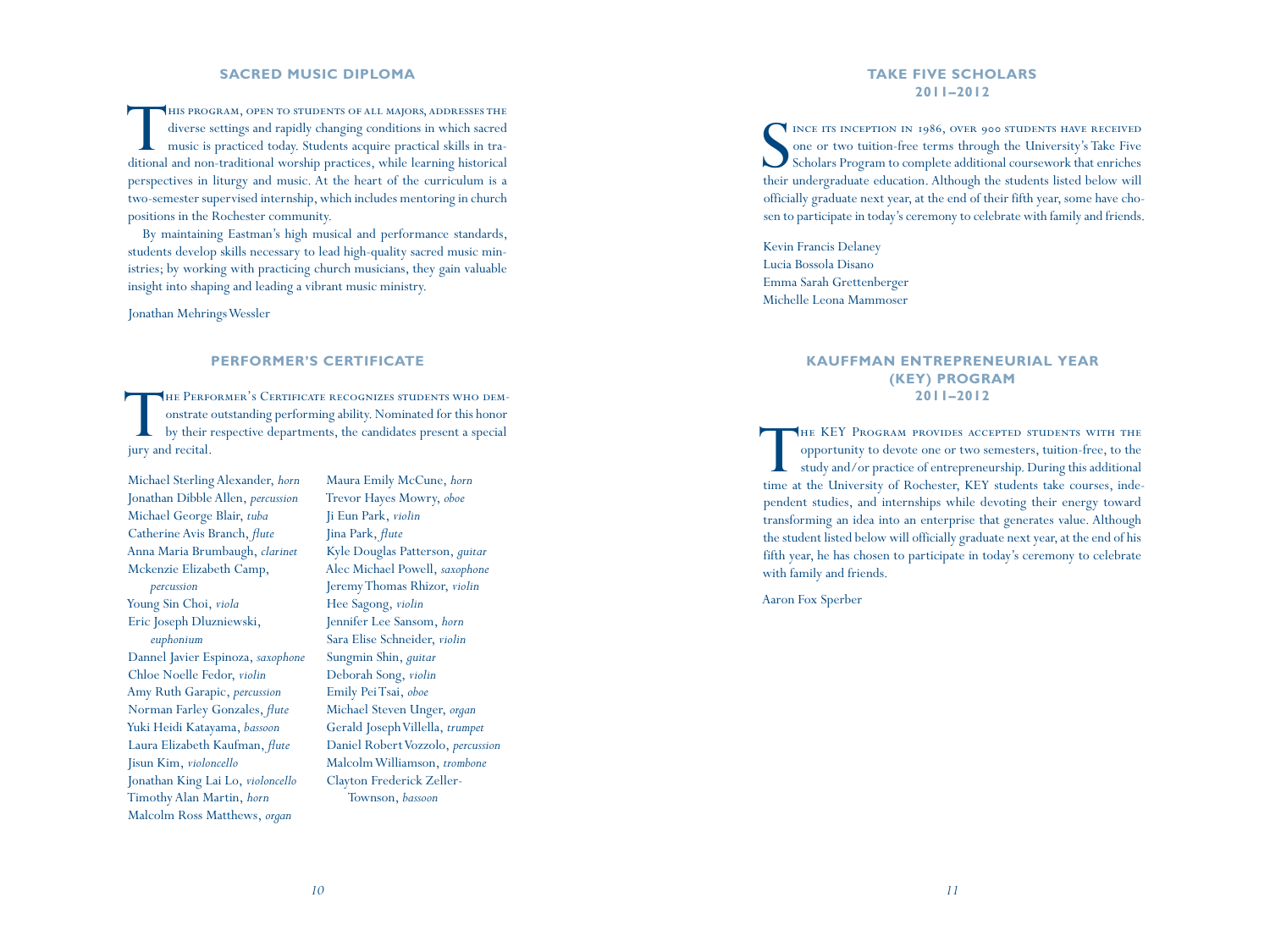# **BACHELOR OF MUSIC DEGREE CANDIDATES**

Joy Shalome Adams, *Applied Music (Violoncello)* Evan Thomas Adelizi, *Jazz Studies and Contemporary Media* Michael Sterling Alexander, *Applied Music (Horn)* Jonathan Dibble Allen, *Applied Music (Percussion), with Distinction* Trevor Kenerson Andrews, *Applied Music (Viola)* Yoshiko Arahata, *Applied Music (Piano)* Eugene Astapov, *Music Composition* Natalie Analisa Ballenger, *Applied Music (Voice)* Malisa Gui Fang Bay, *Applied Music (Piano), with High Distinction* Katelyn Marie Benedict, *Applied Music (Horn)* Will Joseph Berman, *Applied Music (Voice)* Michael George Blair, *Applied Music (Tuba)/Music Education-Instrumental* Heather Dawn Brown, *Applied Music (Voice)* Anna Maria Brumbaugh, *Applied Music (Clarinet), with High Distinction* Jazmine Byas, *Applied Music (Oboe)* Mckenzie Elizabeth Camp, *Applied Music (Percussion), with High Distinction* Arthur Kwan Hung Chan, *Music Education-General* Joo Young Choi, *Music Composition* Ji Young Chung, *Applied Music (Piano)* Christopher Richard Clarino, *Applied Music (Percussion)/Music Education-Instrumental-Major; American Sign Language-Minor* Kimberly Dee Collison, *Music Education-Vocal, with Distinction* Kathleen Leigh Crabtree, *Applied Music (Viola)* Nicole Elizabeth Leilani Cragin, *Applied Music (Violoncello) with Distinction* Benjamin Crofut, *Applied Music (Double Bass), with Distinction* Scott Whitman Davis, *Applied Music (Double Bass)* Jim Tabb Dendy, *Music Theory* Dominic Jon Drwal, *Jazz Studies and Contemporary Media* Kathryn Anne Ernst, *Jazz Studies and Contemporary Media/Musical Arts, with High Distinction* Kelsey Elizabeth Farr, *Applied Music (Viola)* Chloe Noelle Fedor, *Applied Music (Violin), with Distinction* Patrick Louis Forsyth, *Applied Music (Violin)* Paul V. Gaspar, *Applied Music (Trumpet)* Chad Tyler Goodman, *Applied Music (Trumpet), with Distinction* Michael Hanley, *Music Education-Vocal, with Distinction* Haotian He, *Applied Music (Clarinet)* Joelle Shiyun He, *Applied Music (Violin)* Joseph J. Hernandez, *Applied Music (Double Bass)*

William Scott Holten, *Applied Music (Double Bass)* Erik Paul Jacobs, *Applied Music (Trombone)/Music Education-Instrumental* Emily Michiko Jensen, *Applied Music (Voice)* Yuki Heidi Katayama, *Applied Music (Bassoon), Distinction* Laura Elizabeth Kaufman, *Applied Music (Flute)* Erin Locia Kelly, *Applied Music (Violoncello)* Eun Jee Gloria Kim, *Applied Music (Violin)* Hyoung Wuk Kim, *Applied Music (Piano)* Min Hwan Kim, *Applied Music (Piano), with Distinction* Emily Ann Knaapen, *Applied Music (Oboe), with Distinction* John Henry Kruer, *Applied Music (Violin), with High Distinction* Chad Robert Latta, *Music Composition* Stephen Douglas Lecik, *Applied Music (Trombone)* Yunji Lee, *Applied Music (Violin)* Anna Christine Lenti, *Applied Music (Voice)/Musical Arts, with Highest Distinction* Maryland Jean Liff, *Music Education-Instrumental* Hana Lim, *Applied Music (Piano)* Jonathan King Lai Lo, *Applied Music (Violoncello)* Philip Joseph LoPinto, *Music Theory, with Distinction* Robert Lufrano, *Applied Music (Tuba)* Yi Heng Ken Luk, *Applied Music (Guitar), with High Distinction* Meredith Lindsey Lynch, *Music Education-Instrumental* Stephanie Ann March, *Applied Music (Violoncello), with Highest Distinction* Naomi Joy Marcus, *Applied Music (Percussion), with Distinction* Timothy Alan Martin, *Applied Music (Horn)* Heather Myriah Mastel-Lipson, *Applied Music (Violin)-Major; Spanish-Minor* Lillian Frances Matchett, *Applied Music (Viola)-Major; Business-Minor* Malcolm Ross Matthews, *Applied Music (Organ)* Maura Emily McCune, *Applied Music (Horn), with Distinction* Robert Aaron McDonald, *Applied Music (Piano)* Nadine Nozomi Mitake, *Applied Music (Piano)* Kristina Moore, *Applied Music (Voice), with Distinction* John Albert Morabito, *Applied Music (Organ)* Trevor Hayes Mowry, *Applied Music (Oboe), with Highest Distinction* Reilly Maude Nelson, *Applied Music (Voice)* Caitlin Patricia O'Brien, *Applied Music (Viola), with Distinction* Miriam Alice Oddie, *Applied Music (Viola)* Charlotte Fielder Olson, *Applied Music (Trumpet)/Music Education-Instrumental, with Distinction* Byeong Hon Park, *Applied Music (Piano)* Hayeon Park, *Applied Music (Piano)*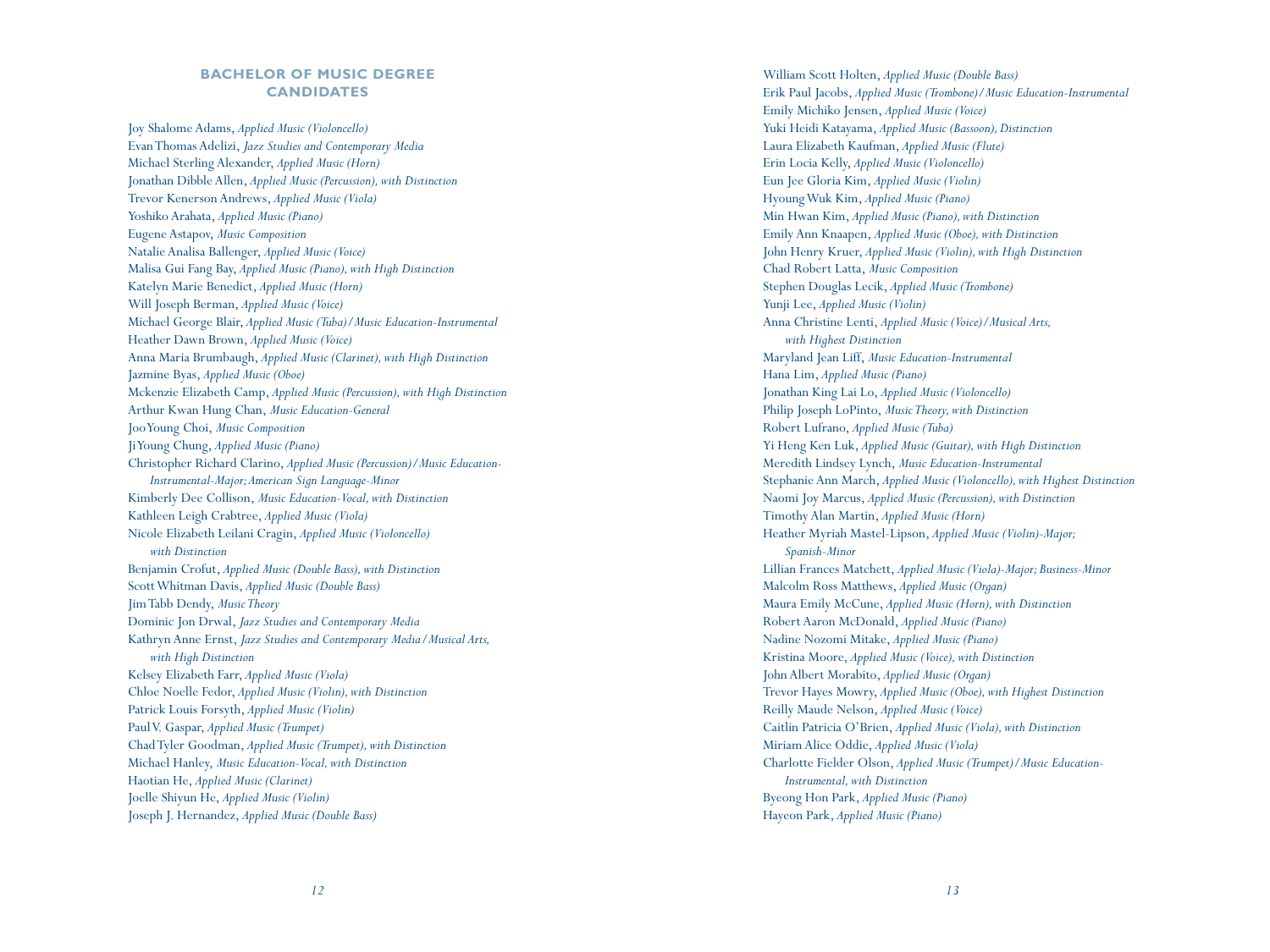Jina Park, *Applied Music (Flute)* Julia Eunkyung Park, *Applied Music (Voice)* Regina Park, *Applied Music (Violin)* Margaret Frances Parks, *Applied Music (Violoncello)* Kyle Douglas Patterson, *Applied Music (Guitar), with Highest Distinction* Calvin Michael Peck, *Applied Music (Double Bass)/Music Theory* Geoffrey Paul Penar, *Applied Music (Voice), with High Distinction* Lauralie Bell Pow, *Music Theory* Alec Michael Powell, *Applied Music (Saxophone)/Music Education-Instrumental, with Distinction* Jeremy Thomas Rhizor, *Applied Music (Violin)* James Scott Robinson Jr., *Applied Music (Double Bass)* Stephania Alexandra Jane Romaniuk, *Applied Music (Voice), with Highest Distinction* Kathryn Lorena Rooke, *Applied Music (Clarinet), with High Distinction* Jennifer Lee Sansom, *Applied Music (Horn), with Highest Distinction* Erin Marie Schmura, *Applied Music (Voice)* Sara Elise Schneider, *Applied Music (Violin)* Emily Katherine Schroeder, *Applied Music (Horn), with Distinction* Marc Allen Schwartz, *Jazz Studies and Contemporary Media* Clint Lester Sevcik, *Applied Music (Double Bass)* Esther Angeli Shieh, *Applied Music (Piano)* Julia Margaret Siegl, *Applied Music (Violoncello)-Major; German-Minor* Jessica Orit Sindell, *Applied Music (Flute)* Deborah Song, *Applied Music (Violin), with High Distinction* Jeongmin Song, *Applied Music (Piano)* Karl Joseph Stabnau, *Jazz Studies and Contemporary Media* Yoon Jung Sunwoo, *Applied Music (Violin)* Abby Riley Swidler, *Applied Music (Violin), with Distinction* Wendy Wan Ni Toh, *Applied Music (Violin)* Emily Pei Tsai, *Applied Music (Oboe), with Distinction* Jonathan Michael Ulanday, *Applied Music (Clarinet), with High Distinction* Ana Lia Vafai, *Music Education-General* Gerald Joseph Villella, *Applied Music (Trumpet), with Distinction* Daniel Robert Vozzolo, *Applied Music (Percussion), with Distinction* Shanshan Wang, *Applied Music (Piano)* Molly Campbell Werts, *Applied Music (Violin), with High Distinction* Brendan Montgomery White, *Applied Music (Piano), with Distinction* Kendra Mye Wieneke, *Music Education-Vocal, with High Distinction* Malcolm Williamson, *Applied Music (Trombone)* Jessica Anne Wolfe, *Applied Music (Double Bass)* Benedict Yue-Sung Wong, *Applied Music (Piano)* Kayla A. Woodworth, *Applied Music (Viola)*

Xiaojin Xu, *Applied Music (Piano)* Aaron Joseph Yarmel, *Applied Music (Violin)-Major; Philosophy-Minor* Lauren Katherine Yu, *Applied Music (Bassoon)/Music Education-Instrumental, with High Distinction* Clayton Frederick Zeller-Townson, *Applied Music (Bassoon), with Distinction* Can Zhao, *Applied Music (Piano)* Christina Xinxue Zhou, *Applied Music (Violin), with Distinction*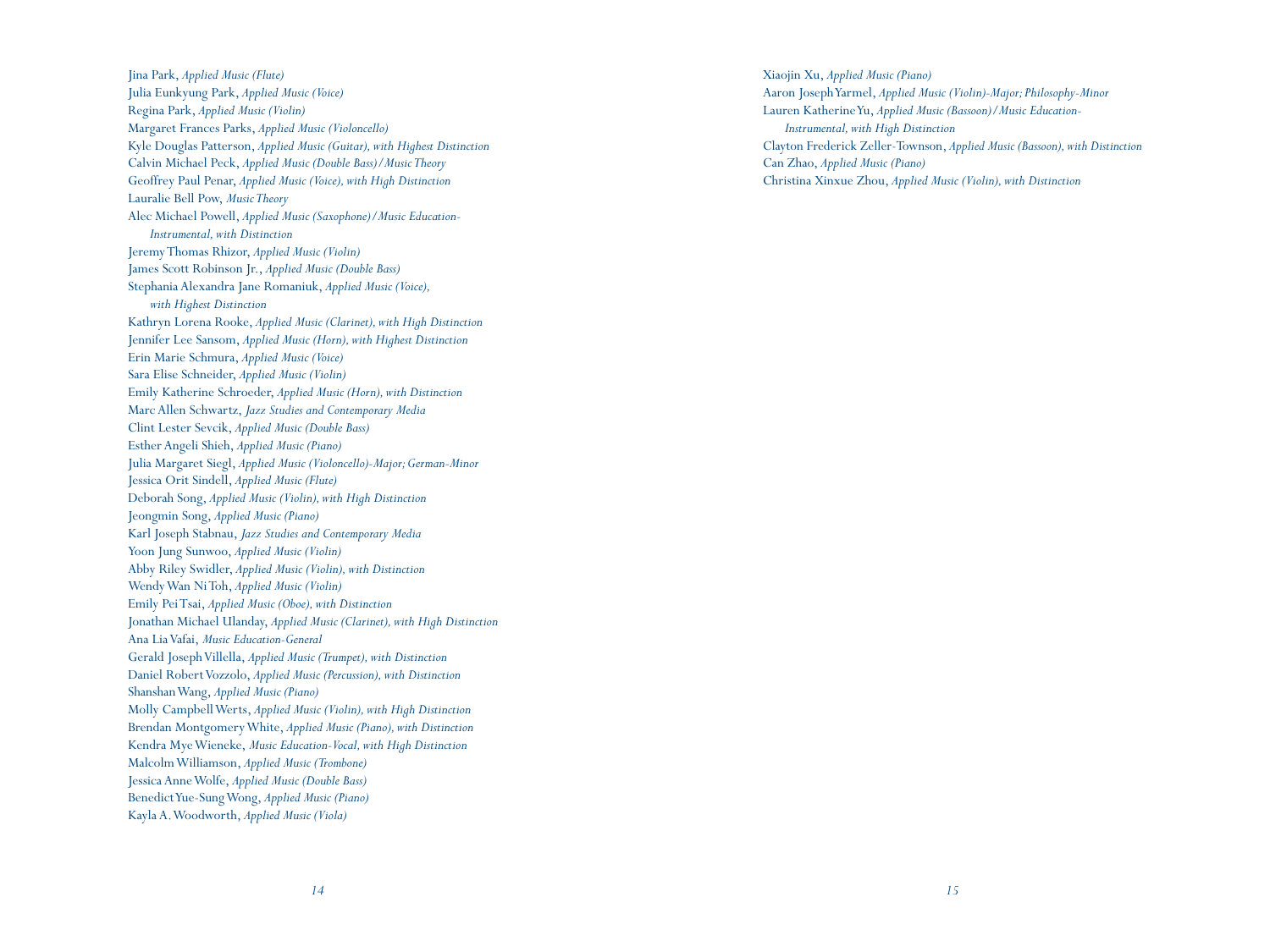## **MASTER OF ARTS DEGREE CANDIDATES**

Crystl Sonomura Baltazar, *Pedagogy of Music Theory (March 10, 2011)* Hanita Margulies Blair, *Ethnomusicology* Erin Anderies Bollacker, *Music Education* Cory Daniel Bonn, *Music Theory (October 15, 2010)* Julia Elizabeth Broman, *Ethnomusicology* Malina Anne Buckbee, *Music Education (October 15, 2010)* Benjamin Danford Burroughs, *Music Education (October 15, 2010)* Tyler Kaitlin Cassidy-Heacock, *Musicology (October 15, 2010)* Regina Frances Compton, *Musicology (March 10, 2011)* Eric Blaine deWeber, *Music Education (March 10, 2011)* Jordan Hayes, *Ethnomusicology* Lauron Jockwig Kehrer, *Ethnomusicology* Robert James Line, *Music Education (October 15, 2010)* Caroline Tharp Marcum, *Music Education* Asako Matsumoto, *Music Education* Michael Wallace McMillan, *Music Composition* Mafalda Dinis Tenreiro Soromenho Nascimento, *Music Education* Leah Miriam Saada-Sherman, *Music Education* Anne Marie Weaver, *Musicology (October 15, 2010)* Cameron Dawn Wilkens, *Pedagogy of Music Theory* Clara H. Yang, *Pedagogy of Music Theory (October 15, 2010)*

# **MASTER OF MUSIC DEGREE CANDIDATES**

Megan Elise Berti, *Performance and Literature (Voice)* Claire Marie Boling, *Performance and Literature (Voice)* Catherine Avis Branch, *Performance and Literature (Flute)* Heather Yee-Mei Chan, *Performance and Literature (Violin) (March 10, 2011)* Ya-Ching Chang, *Performance and Literature (Double Bass)* Xi Chen, *Performance and Literature (Piano)* Young Sin Choi, *Performance and Literature (Viola)* Troy Roger Cook, *Performance and Literature (Voice) (October 15, 2010)* Benjamin Mark Court, *Performance and Literature (Trumpet)* Katie Ann Cox, *Performance and Literature (Trombone) (March 10, 2011)* Lindsey Elizabeth Crabb, *Performance and Literature (Violoncello)* Katlyn Lee DeGraw, *Performance and Literature (Violoncello)* Eric Joseph Dluzniewski, *Performance and Literature (Euphonium)* Ilya V. Dobrovitsky, *Performance and Literature (Violin)*

Alyssa Mae Doggett, *Performance and Literature (Voice)* Kerry Marie Flanigan, *Conducting* Amy Ruth Garapic, *Performance and Literature (Percussion)* Tyler Robert Gauldin, *Performance and Literature (Saxophone)* Hilary Elizabeth Glen, *Performance and Literature (Violoncello)* Erin Elizabeth Gonzalez, *Performance and Literature (Voice)* Gregory Steven Harduk, *Music Education* Margaret Harper, *Performance and Literature (Organ)* Ashley Hill, *Performance and Literature (Voice)* Chia-Ling Ho, *Performance and Literature (Voice)* Bryan Kerr Holten, *Performance and Literature (Organ)* Elise Suzanne Atchison Hughey, *Performance and Literature (Violoncello)* Dana Huyge, *Performance and Literature (Viola)* Pamela L. N. Incontro, *Music Education (October 15, 2010)* Andreas C. Ioannides, *Performance and Literature (Piano)* Amy Hemphill Israeloff, *Performance and Literature (Horn)* C. Aaron James, *Performance and Literature (Organ)* Kirsten Liv Jermé, *Performance and Literature (Violoncello)* Xia Jiang, *Performance and Literature (Piano)* Byron Jordan Johns, *Performance and Literature (Horn)* Lacey Lee Jones, *Performance and Literature (Harp)* Joong-Han Jung, *Performance and Literature (Piano)* Megan Kathleen Kemp, *Music Education* Jeffrey Thomas Kempskie, *Performance and Literature (Organ) (March 10, 2011)* Jisun Kim, *Performance and Literature (Violoncello)* Kyung Ri Kim, *Performance and Literature (Violin)* Michael Lariccio Jr., *Performance and Literature (Tuba)* Doris Sze Chit Lee, *Performance and Literature (Violin)* Seungjin Lee, *Performance and Literature (Violin)* Siu Hei Lee, *Performance and Literature (Piano)* Amy Elizabeth Lim, *Piano Accompanying and Chamber Music* Igor Lipinski, *Performance and Literature (Piano)* Scott Roger Lykins, *Performance and Literature (Violoncello)* Daniel Todd Matthews, *Performance and Literature (Saxophone)* Clara Ann Post Nieman, *Performance and Literature (Voice)* Dena B. Orkin, *Performance and Literature (Clarinet)* Zachary Joseph Piper, *Performance and Literature (Violin)* Christopher Quinn Potter, *Jazz Studies and Contemporary Media* Nazanin Pourmalek, *Performance and Literature (Piano)* Maria Weronika Raczka, *Performance and Literature (Violin)* Hee Sagong, *Performance and Literature (Violin)* Julianne M. Schenck, *Performance and Literature (Bassoon)*